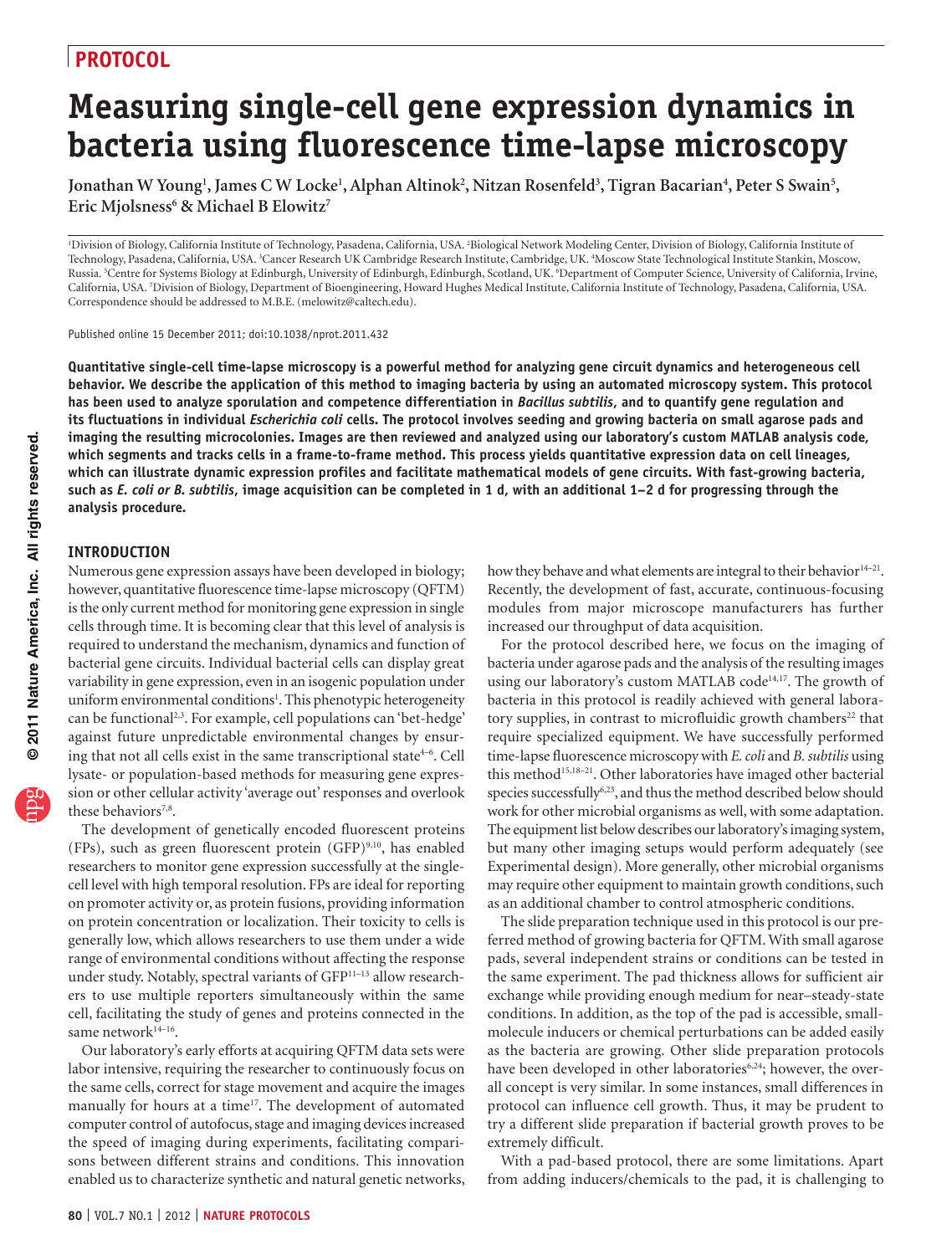<span id="page-1-0"></span>**Figure 1 |** Slide preparation. (1) Melted agarose is pipetted onto a cover glass (22 mm2 ). (2) Two cover glasses make an agarose 'sandwich' of even thickness. (3) Smaller agarose pads are cut from a larger pad. (4) Bacteria are loaded on top of the pads. (5) After drying, pads are flipped and transferred to an imaging dish. (6) Many pads can be loaded on a single dish. (7) After sealing with Parafilm or grease, the dish is placed into a custom stage insert that holds the dish tightly. (8) When manufactured precisely, the stage insert can be turned upside down without the dish falling out, thereby allowing imaging with an upright microscope.

change cell conditions arbitrarily without additional equipment. Robert et al.<sup>[25](#page-8-2)</sup> used a hybrid microfluidic device coupled with an agarose pad to change conditions quickly and precisely. Commercial microfluidic systems exist (CellASIC) that restrict cell movement, such as the agarose pad, and also allow for rapid medium exchange. Finally, as all these protocols rely on microcolony growth, tracking of cell lineages for arbitrarily long timescales is not practically possible because the microcolony grows beyond the camera imaging area. The Jun laboratory has overcome this limitation with a custom microfluidic system<sup>22</sup>; however, the creation of such chambers may be difficult for many research groups.

We have generated a free, publically available MATLAB analysis package, Schnitzcells, which was specifically designed to analyze QFTM gene expression data from bacteria; however, there are other software packages that are similarly designed and which may contain different functionalities that are beneficial for specific applications. For example, MicrobeTracker<sup>[26](#page-8-4)</sup> (Emonet Lab, Yale) is an analysis package that has built-in functions for finding localized fluorescence. Thus, it may be helpful to try different analysis packages on image data to determine, which is optimal. For this protocol, we recommend using our analysis package, Schnitzcells, which can be found at http://cell.caltech.edu/schnitzcells/, with associated video tutorials and documentation. Schnitzcells was developed initially for analyzing gene expression, and thus this protocol focuses on designing experiments toward that end. More generally, the imaging protocol can be used to generate QFTM data for a variety of purposes, including studying protein localization or tracking morphogenic changes such as bacterial sporulation. Such analysis routines are not included in Schnitzcells, but they can be written and integrated with the package.

#### **Experimental design**

**Fluorescent reporter design.** Before imaging, it is important to carefully design the fluorescent reporter constructs used for the study. Although a full consideration of FPs is beyond the scope of this protocol, it is important to understand the properties necessary to optimize for successfully measuring dynamic multigene expression<sup>27,28</sup>. In particular, it is desirable to choose FPs with minimal spectral overlap and high photostability. In our laboratory, we typically use Citrine (yellow FP) and Cerulean (cyan FP) to report on different genes of interest because of their nonspectral overlap, their fast maturation and their relative brightness (Citrine especially). We have recently used mCherry (red FP) as a reporter for a housekeeping promoter. This serves a dual purpose: (i) it allows a ratiometric comparison of yellow FP or cyan FP changes relative to a housekeeping gene and (ii) it is expressed in all healthy cells in a homogenous manner, allowing us to segment the cells using this channel. This improves the quality and speed of segmentation compared with the use of phase-contrast images for this purpose.



Another important consideration is whether to use a promoter or a protein fusion reporter. We commonly use promoter-FP fusions to report on gene expression, using optimized ribosome-binding sites to increase reporter expression. For *B. subtilis* and *E. coli*, this involves taking a sequence 200–500 bp upstream of the gene of interest (without the endogenous ribosome-binding site) and cloning it 5′ of the chosen FP. These reporters are minimally invasive, as endogenous proteins are not affected directly. Protein-FP fusions are useful if a direct measurement of protein concentration is required. With these constructs, controls that examine fusion protein function are necessary for proper interpretation.

In many cases, integrating the reporter into the chromosome is the most conservative method of measuring gene expression. Chromosomal constructs may be more indicative of endogenous gene expression than multicopy reporter constructs, as plasmid copy number variation is avoided. However, reporter constructs on multicopy plasmids may be desirable, such as when reporter signal is low. In cases in which plasmids are desired or unavoidable, it may be important to consider plasmid copy number in the design stage. Lower-copy plasmids may be less toxic to cells and cause fewer growth effects when multiple constructs are combined.

**Other microscopy systems.** This protocol can be adapted for other microscopy systems, although loss of throughput and convenience can be major consequences. The use of an upright microscope should present few barriers, as there is no liquid growth medium and the agarose pads adhere to the cover glass quite firmly. The stage insert we designed holds the imaging dish firmly in place without clips or springs, and is fully capable of holding the dish in an inverted position (**[Fig. 1](#page-1-0)**). A nonmotorized microscope (manual *z*-axis control) or nonmotorized stage presents an inconvenient barrier, but one that can be overcome with simple, albeit tedious, manual control. For each position, the experimenter would need to center the growing microcolony and ensure precise focus. Precise *xy* return is not completely necessary, as the software will correct for this, but precise focus is absolutely essential. A series of phase and fluorescence images would need to be taken, without unnecessary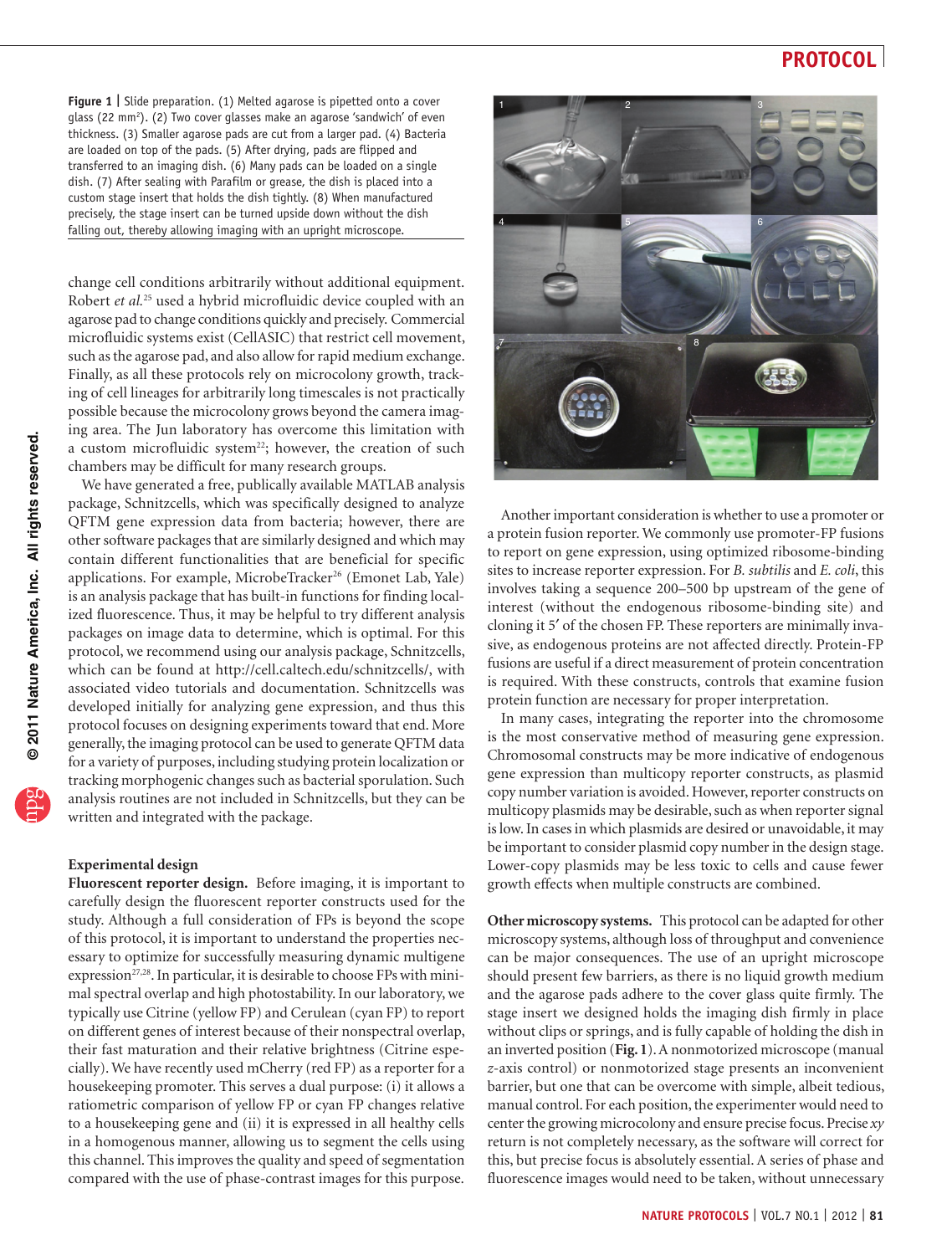fluorescent exposure to the cells. Thus, the use of high-speed shutters (or other light actuation methods) and sensitive CCD cameras cannot be avoided.

**Other bacterial species.** Our laboratory has used this protocol most successfully with rod-shaped bacteria, including *E. coli* and *B. subtilis*, and we expect that the protocol should allow the imaging of a variety of bacteria. The Schnitzcell analysis software may require some optimization for each experimental system. In particular, altering the segmentation parameters may be necessary for other bacteria.

**Controls.** *Autofluorescence*. For each experimental condition, a strain without FP should be imaged under movie conditions to measure each channel's cell autofluorescence. If conditions are consistent from day to day and lamp intensities are corrected for, this control can be performed infrequently to ensure that autofluorescence has not changed. In general, we have found autofluorescence to be more problematic at shorter wavelengths.

*Phototoxicity.* Growth rate should be compared between microcolonies growing with and without fluorescent light exposure. If growth impairment is strong, consider reducing exposure time, reducing imaging frequency, optimizing filters or using different reporters.

*Maturation time.* Maturation times of FPs can be crucial if the experiment calls for measuring fast dynamic events. One simple method of measuring maturation involves the addition of a nonlytic translational inhibitor, such as chloramphenicol, to cells constitutively expressing an FP. Any increase in fluorescence should result from FP maturation, and not additional protein production. By monitoring this increase over time, a working maturation time for each FP can be measured.

*Photobleaching.* This can be measured with similar techniques. With the addition of a translational inhibitor and after full protein maturation, consecutive fluorescent images can be taken and a photobleaching curve can be measured. Although it is impossible to avoid all photobleaching, the degree to which it is acceptable will depend on the experiment.

**Image analysis program design.** A basic image analysis program for QTFM should include several features. The software should (i) allow images of different bacteria and sources; (ii) create accurate, robust cell segmentation masks quickly and with limited manual input; (iii) similarly track cells and cell division events; (iv) provide data that are organized and easily plotted; and (v) allow users to customize additional routines for analysis. Schnitzcells accomplishes each of these tasks using a set of sequential functions within the MATLAB environment. Cell segmentation is performed automatically first, and then it is user reviewed. After segmentation, tracking<sup>[2](#page-8-4)9</sup> is performed similarly through another routine. Image data are then extracted and stored within a single data structure that can then be used for subsequent plots or additional analysis.

### **MATERIALS**

- **REAGENTS**
- Low-melt agarose (EMD OmniPur low-melting agarose, EMD cat. no. 2070)
- Bacterial medium (specific to bacteria and condition of interest) **CRITICAL** We recommend using a defined minimal medium,
- minimizing autofluorescent compounds in order to maximize reporter signal. In particular, yeast extract should be avoided.
- Low-autofluorescence oil (we recommend type DF or FF for Nikon PFS-equipped Ti-E microscopes; for Olympus microscopes, type F oil is recommended)
- Cover glass–bottom dishes (we recommend WillCo-dishes, WillCo Wells, http://www.willcowells.com/). Alternatively, a cost-effective solution is to use a large cover glass (e.g., 24 mm  $\times$  60 mm), and create a sealed chamber for the agarose pads using a sealant, such as melted wax or any similar compound. Other laboratories use slightly different techniques for making agarose pads<sup>6,24</sup>, but the concept is similar
- Fluorescent beads (Invitrogen, cat. no. T-7281) for correcting for lamp intensity fluctuations
- Optional: biopsy punches (Miltex, cat. no. 33-36; these allow for defined-• size agarose pads, which allow for adding small-molecule inducers to pads in a reproducible manner)
- M9 minimal medium •
- Spizizen's minimal medium •

#### **EQUIPMENT**

- Computer (for control of microscope acquisition, installed with software that can coordinate control of microscope stage, focus, filter wheel, shutters and cameras)
- $\cdot$  Imaging station (see EQUIPMENT SETUP and [Fig. 2](#page-3-0))
- Scalpels (no. 10 blades preferred)
- Cover glass (22 mm<sup>2</sup>; no. 1 preferred)
- Inverted microscope
- Motorized filter turret •
- LambdaLS Xenon light source (300 W, Sutter Instruments) •
- Liquid light guide (Sutter Instruments) •
- Coolsnap HQ<sup>2</sup> camera (Roper Scientific)
- SmartShutter (Sutter Instruments) •
- Spectrophotometer •
- MATLAB (MathWorks) •
- MetaMorph (Molecular Devices)
- Andor iQ (Andor Technology) •
- ImageJ software (http://rsbweb.nih.gov/ij/) •
- µManager (UCSF) •
- Motorized *xy* stage (ASI, cat. no. MS2000) •
- Antivibration table •
- Parafilm (Pechiney) •
- Sealing grease

#### **REAGENT SETUP**

**Preparation of agarose pads** To 10 ml of liquid bacterial medium in a 50-ml polypropylene conical tube, add 1.5% (wt/vol) low-melt agarose (0.15 g) and dissolve by microwaving and vortexing carefully. The medium will be specific to each organism used. We have used M9 minimal medium for *E. coli* and Spizizen's minimal medium<sup>30</sup> for *B. subtilis*, using glucose as the carbon source in both. If the experiment requires addition of compounds to the pad that are heat sensitive, they can be added after the agarose cools but immediately before forming the agarose pads, provided that the volume of the added compounds does not substantially lower the final agarose concentration  $\blacktriangle$  <code>CRITICAL</code> Agarose medium should be freshly prepared for each day of data acquisition and should not be reheated from a previously made agarose solution. **CRITICAL** Regular agarose is not a suitable substitute for low-melt agarose.

We have found that spreading Parafilm on a flat surface, such as a benchtop or glass surface, is useful as a working surface for manipulating agarose pads. After a few minutes of cooling, pipette 1 ml of agarose onto a 22-mm<sup>2</sup> cover glass slide. Immediately after pipetting, place another cover glass on top of the agarose to create an agarose sandwich in between the two slides,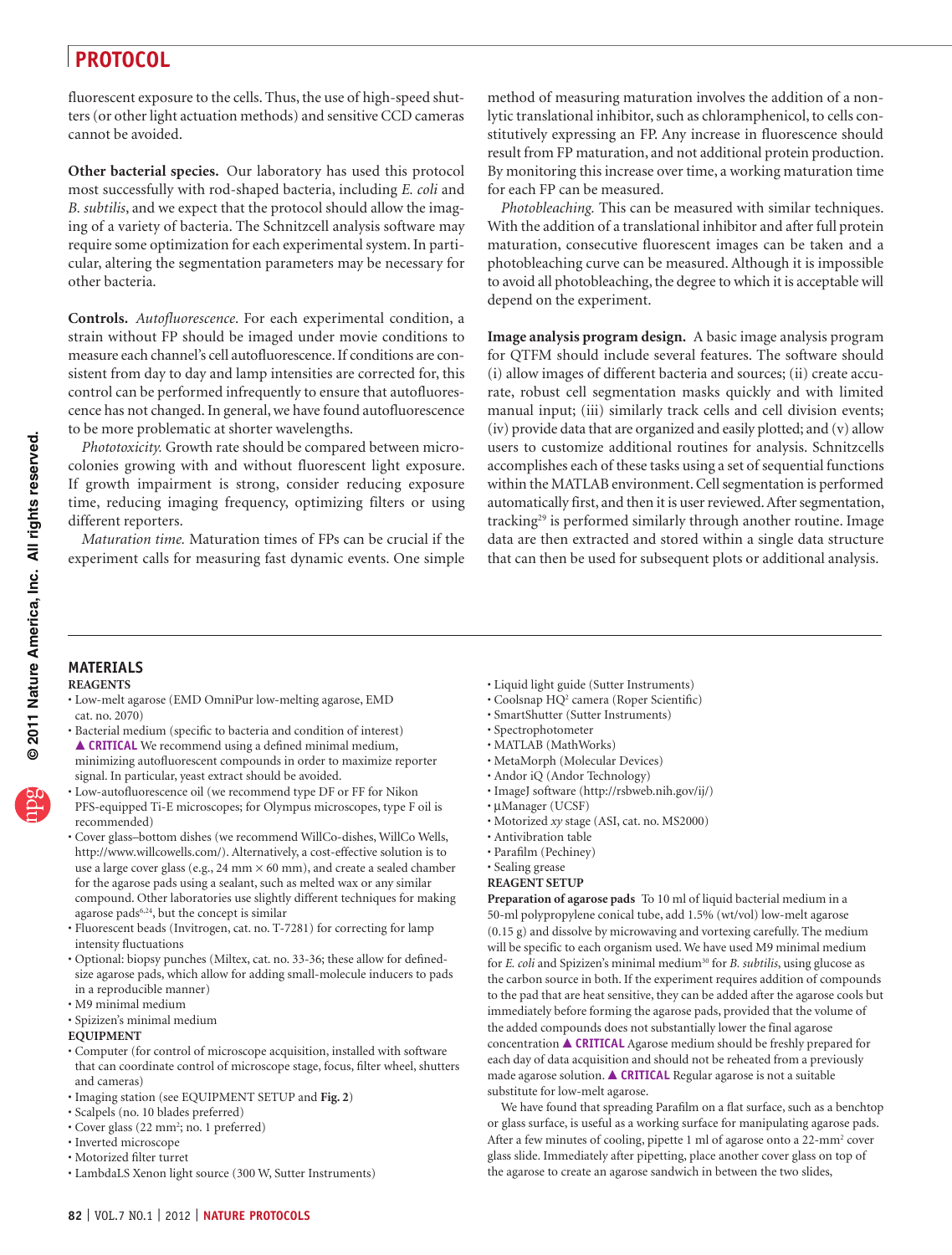

**Figure 2 |** Microscope station for time-lapse microscopy. The numbers correspond to numbers in the EQUIPMENT SETUP list. Some items on the list are not visible and are not numbered. (1) Inverted microscope with motorized Z drive. (1b) Nikon PFS manual controller. (5) Light source for epifluorescence. (6) Liquid light guide. (7) High-resolution, high-sensitivity CCD camera. (8a) Fast epifluorescence shutter. (8b) Shutter controllers. (9) Controlling computer. (11) Antivibration table. (12a,b) Temperaturecontrolled enclosure (12a) with heater (12b). (13) Motorized *xy* stage controller.

<span id="page-3-0"></span>avoiding and removing air bubbles. Ideally, the surface tension of the hot agarose mixture will align the cover glasses on top of one another and even out the thickness of the agarose.

Allow the pads to solidify for 45–60 min at room temperature  $(\sim 20 \degree C)$ before seeding bacteria onto pads (as described in PROCEDURE Step 3). We have found it helpful to cover the agarose with a lid to prevent edge evaporation. This allows us to use agarose pads up to 6 h after casting them. As the pads become older, evaporation will tend to increase background fluorescence of the pads (see **[Fig. 1](#page-1-0)** and **Supplementary Video 1**). **EQUIPMENT SETUP**

**Imaging station setup** We understand that the model system described below may not be available, and we have tried to indicate alternatives when possible. The imaging station setup includes the following items; numbers refer to objects in **[Figure 2](#page-3-0)**.

*Inverted microscope* equipped with motorized Z drive (1,1b). The motorized Z drive allows the software to implement autofocus algorithms, keeping cells in focus before acquisition. Autofocus routines are included in many acquisition packages, such as the open-source µManager. Optional: microscope may be equipped with a hardware autofocus module, such as Nikon's PFS or Olympus' ZDC.

*Phase-contrast optics* in order to image nonfluorescent bacteria and to enable autofocus methods that minimize the use of fluorescent channels.

*High–numerical-aperture objectives* to allow maximal light collection while minimizing phototoxicity and bleaching of cells.

*Motorized filter turret* to allow automated acquisition of multiple channels. This is necessary if multiple fluorophores are used. Alternatively, a light source equipped with a motorized filter wheel can be combined with multibandpass dichroics and emission filters.

*Light* source for *epifluorescence*; we recommend a 300 W LambdaLS Xenon light source (5). Many alternatives exist.

*Liquid light guide*; this carries epifluorescence illumination into the microscope  $(6)$ .

High-resolution, high-sensitivity CCD camera, such as a Coolsnap HQ<sup>2</sup> (7). For segmentation purposes (in *E. coli* and *B. subtilis*), we have found it best to have cameras with pixel sizes close to  $6.5 \times 6.5 \,\mathrm{\mu m^2}$ .

*Fast epifluorescence shutter* (8a), such as a SmartShutter. This model has < 10-ms open/close times, minimizing the additional light exposure that cells receive outside of image acquisition. The shutter controllers are shown in **[Figure 2](#page-3-0)** (8b).

*Controlling computer,* installed with acquisition software and appropriate microscope drivers (9). Many satisfactory choices for acquisition software exist. Our laboratory has used the MetaMorph and Andor iQ commercial software with success. The free open-source acquisition software, µManager, is also highly recommended.

*Computer with data analysis software installed*. The data analysis package used in our laboratory requires MATLAB with the Image Processing Toolbox. It is recommended that this computer be independent of the controlling computer so as to avoid potential software corruption problems, but this is not necessary.

*Antivibration table* (11)*.* At ×100 magnification, small vibrations from activity near the microscopy can cause loss of image sharpness.

T*emperature-controlled enclosure* (12a) with heater (12b). We have had success with temperature enclosures around the microscope, similar to the one depicted here. Other laboratories have reported using enclosures that isolate the stage alone.

*Motorized xy stage*, such as an ASI MS2000 (13). Many alternatives exist. *Stage inserts specifically designed for cover glass dishes*, or other suitable alternatives. Ideally, these stage inserts should hold samples in a level orientation, such that the focus across the visual field is consistent. Our laboratory has custom-machined stage inserts where it is also possible to remove the lid of the sample dish, add a small-molecule inducer to specific pads and replace the lid without disturbing the *xy* position of each stage position (**[Fig. 1](#page-1-0)**).

#### **PROCEDURE**

**Growth of bacteria or microorganism** ● **TIMING 0.5 d (depends on the microorganism)**

**1|** Grow overnight cultures of bacteria from permanent or temporary stocks.

 **CRITICAL STEP** We have noticed that, for *B. subtilis* cultures, growing to saturation in Spizizen's minimal medium30 with glucose gives inconsistent growth results when shifted to movie conditions (solid-phase growth), even when overnight cultures are diluted back and allowed to grow again in the morning. As such, we attempt to avoid growing overnight cultures of *B. subtilis* past an optical density at 600 nm  $(OD<sub>600</sub>)$  of 0.8.

**2** Dilute cells into fresh medium in the morning. To do this, use a spectrophotometer to measure the OD<sub>600</sub> of the overnight culture and use a dilution ratio that will yield logarithmic-phase culture in the afternoon. For *B. subtilis* cultures grown in Spizizen's minimal medium, we typically dilute cells into fresh medium to an OD of 0.01 in the morning. If you are growing many different strains, this dilution method will synchronize culture growth and yield cultures with similar ODs (at 600 nm) during growth.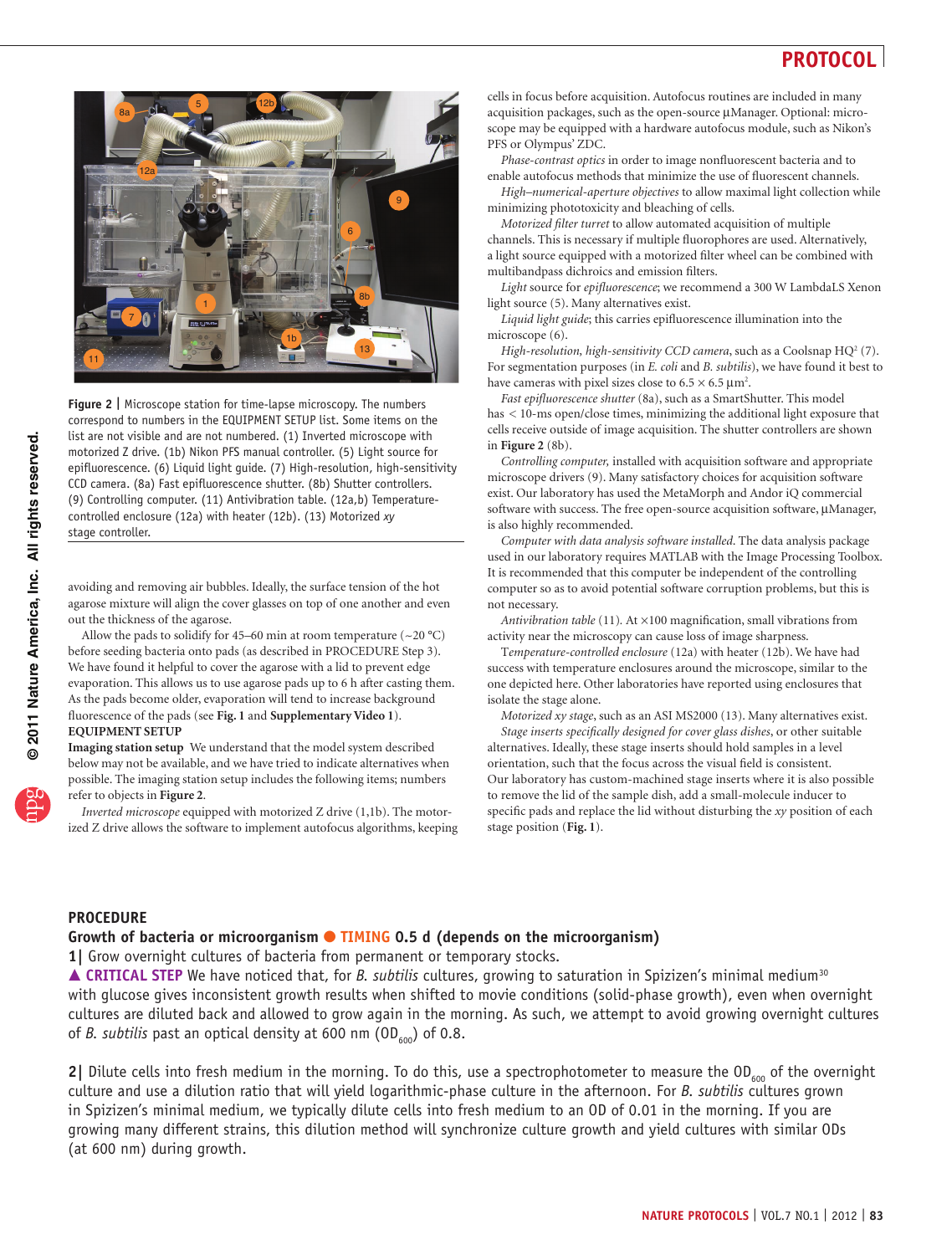### **Preparation of agarose pads ● TIMING 1 h**

**3|** Prepare individual agarose pads (see REAGENT SETUP). Expose a small amount of solidified agarose by sliding the top cover glass away. Cut agarose pads into smaller individual pads with a scalpel or a biopsy punch, creating enough pads for each strain/condition. Use a 6-mm biopsy punch and the agarose pad recipe described above to ensure that each individual pad weighs ~50 mg; this is helpful if you are planning to add small-molecule inducers in the middle of time-lapse imaging. ■ CRITICAL STEP It is important that the planar sides of the agarose pads be smooth and not marred from the cutting or other processes. Damage on the imaging side of the agarose surfaces facilitates clustering of bacteria and leads to out-offocus cells. Damage on the nonimaging side of the agarose pad can cause poor-quality phase-contrast illumination.

### **Preparation for imaging sample ● TIMING 1 h**

4| Prepare the cultures for seeding on agarose pads. Dilute cells to OD<sub>600</sub> 0.01 or to another appropriate cell density. For most applications, pipetting cells directly from an  $OD_{600} > 0.1$  will result in cells being too closely spaced on the pad for individual microcolonies to be imaged at ×100 magnification. In some cases, higher cell densities may be more desirable, depending on the system of study.

**5|** Seed bacteria by pipetting diluted samples onto individual agarose pads. For 6-mm circular pads, we have found that pipetting 2.25 µl of cells diluted to an  $OD_{600}$  of 0.01 evenly yields cell densities of approximately one cell per camera visual field.

**6|** 'Dry' the agarose pads. At room temperature, the pipetted bacterial solution can take 10–15 min to evaporate and absorb into the agarose. Progress can also be checked visually at an angle with reflected light.

 **CRITICAL STEP** If residual liquid is still present on the agarose pads when they are turned, this will promote uneven cell densities and moving cells.

**7|** Flip the agarose pads onto a cover glass–bottom dish, with the bacteria sandwiched between the agarose pads and the cover glass. Transferring the pads from one surface to another can be done with a scalpel. Be careful not to damage agarose surfaces when transferring the samples.

**8|** Seal the cover glass dish with Parafilm or sealing grease. Using sealing grease facilitates removal of the dish cover if small-molecule inducers are added later in the middle of time-lapse.

 **CRITICAL STEP** Improper sealing of the imaging sample will allow the pads to evaporate, often leading to rapid *xy* movement of the microcolony and poor imaging quality.

**9|** Mount the dish on a stage insert and add oil to the cover glass. Place the sample in the microscope and focus on the cells. Ensure that all electronics and lamps have been powered on, and the computer is ready for data acquisition. **CRITICAL STEP** After first mounting the sample and focusing on cells, there will be noticeable focal drift for 10–15 min. If possible, it is advisable to wait 15 min before moving to Step 10.

#### **Time-lapse setup** ● **TIMING 30–60 min**

**10|** Lamp intensity fluctuations can change from day to day, making absolute comparisons between data sets on different days difficult. Correct for this by imaging a known fluorescent sample, such as commercial fluorescent beads, and adjusting the exposure times such that the measured fluorescence is the same from the known sample each day.

**11|** By using imaging software, set the stage positions by scanning the agarose pad for healthy cells and recording their positions. All acquisition software should maintain a 'list' of recorded stage positions to revisit during time-lapse imaging. Positions should be far enough apart that epifluorescence light from one stage position does not illuminate another, increasing photobleaching and phototoxicity. To minimize the problem of pad drift and cells migrating over the course of the movie, it is also helpful to set positions closer to the center of the pad, where the effect of evaporation is lower. In addition, to facilitate downstream analysis through Schnitzcells, it may be helpful to have only one growing microcolony per stage position, if possible. ? **TROUBLESHOOTING**

**12|** Set the desired imaging channels and parameters, including exposure time and binning. A typical movie will acquire a single fluorescent image for each FP, in addition to a phase-contrast image, for each stage position at every time point. To avoid exciting additional fluorophores within a time point, acquire images starting with longer wavelength excitation light and progressing to shorter wavelengths. If the signal is weak, consider increasing binning levels to  $2 \times 2$ . ? **TROUBLESHOOTING**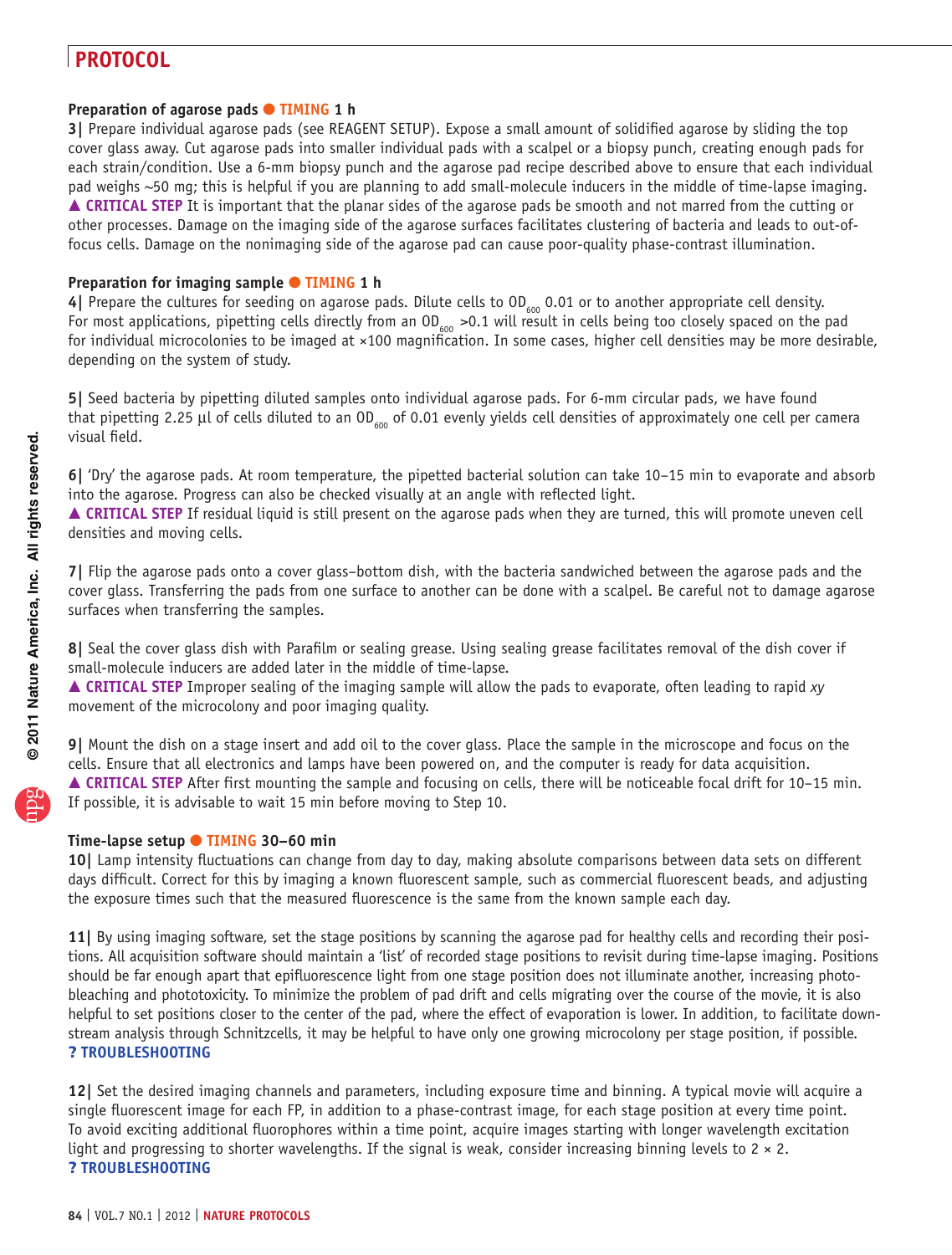**13|** Set the desired imaging interval. This will vary from experiment to experiment. Photobleaching and phototoxicity are the main determinants of how frequently images can be acquired, and they generally must be determined empirically. In general, tracking cell lineages using our MATLAB software minimally requires one frame per cell cycle, but tracking accuracy will be low at this level.

**14|** Enable autofocus routines and other custom routines. During the movie, autofocus should correct for slow focal drift over time. Either software autofocus routines (specific for each acquisition package) should be run at each stage position for each time point, or hardware autofocus should be enabled. In order to correct for *xy* shifting of the growing microcolony, we have a routine that thresholds on the growing microcolony and changes the stage position so that the growing microcolony is centered.

**15|** Set the total acquisition time. This will also vary depending on the experiment and growth rate of the cells. If starting from the one-to-two cell stage, up to seven generations of growth can be reasonably analyzed (Steps 18–25) until the colony starts to exceed the camera field of view. Acquisition of larger colonies can be useful for checking the qualitative continuity of cellular behavior.

### **Recording time-lapse movies** ● **TIMING 24 h**

**16|** Once all parameters have been defined, begin image acquisition. **CRITICAL STEP** Many common problems occur within the first few frames of each movie—it is advisable to monitor the progress of the movie in the early stages. ? **TROUBLESHOOTING**

**17|** After acquiring the time-lapse images, review the frames in a sequence format to assess the quality of the data. In ImageJ, a sequence of .tiff files can be opened using File→Import→Image Sequence. An ideal time-lapse series is one in which the images are all in focus and the microcolony of interest stays mostly centered.

■ CRITICAL STEP Consistent sharp focus throughout the movie is essential for quality data analysis.

### **Data analysis ● TIMING 1-2 h per movie**

**18|** Our laboratory has developed custom MATLAB software for QFTM images, which can be found at http://cell.caltech.edu/ schnitzcells. A discussion of the general steps to use this software is included below; however, for detailed instructions, please see the website for up-to-date documentation and video tutorials.

**19|** *Rename the images*. The acquisition file names are unlikely to be in Schnitzcells format, and thus it is necessary to rename the files to start analysis. A MATLAB script called 'RenameMovie' is included in the software package; it can be easily adapted to work for each imaging output.

**20|** *Segment the cells*. Cell segmentation may require some optimization for each experimental system. Broadly, the segmentation routine masks objects in the image and captures all the cells. Other noncell objects may be included, which are then filtered out using specific segmentation parameters. These parameters can be modified within the segmentation routines and optimized for each organism.

**21|** *Manually correct segmentation*. A final inspection and adjustment of the segmentation will help ensure good cell tracking results.

**22|** *Track cell lineages*. Tracking connects cells from one frame to the next by minimizing the total sum of the distances between cell positions in consecutive images. When a cell division event is identified, the tracker attempts to connect parent and child cells by minimizing the distances between the two child cells and the distance between the child and parent cells. The tracking routine uses a compiled executable written in C (ref. 29) and tracks cells on the basis of their centroid positions by default. We expect default tracking parameters to work well with a majority of data sets. However, advanced users may adjust tracking parameters by modifying configuration files. Further details can be found at http://cell.caltech.edu/schnitzcells.

**23|** *Manually correct tracking*. The graphical user interface for manual tracking correction allows the user to see each continuous cell lifetime and quickly correct errors.

**24|** *Compile the data*. Once cell lineages have been defined, the cell fluorescence can be extracted from the images and stored in a data structure. This structure contains several elements, including mean fluorescence, total fluorescence and the time derivative of fluorescence for each channel. A full description and definition of data elements stored can be found within the function 'compileschnitz'.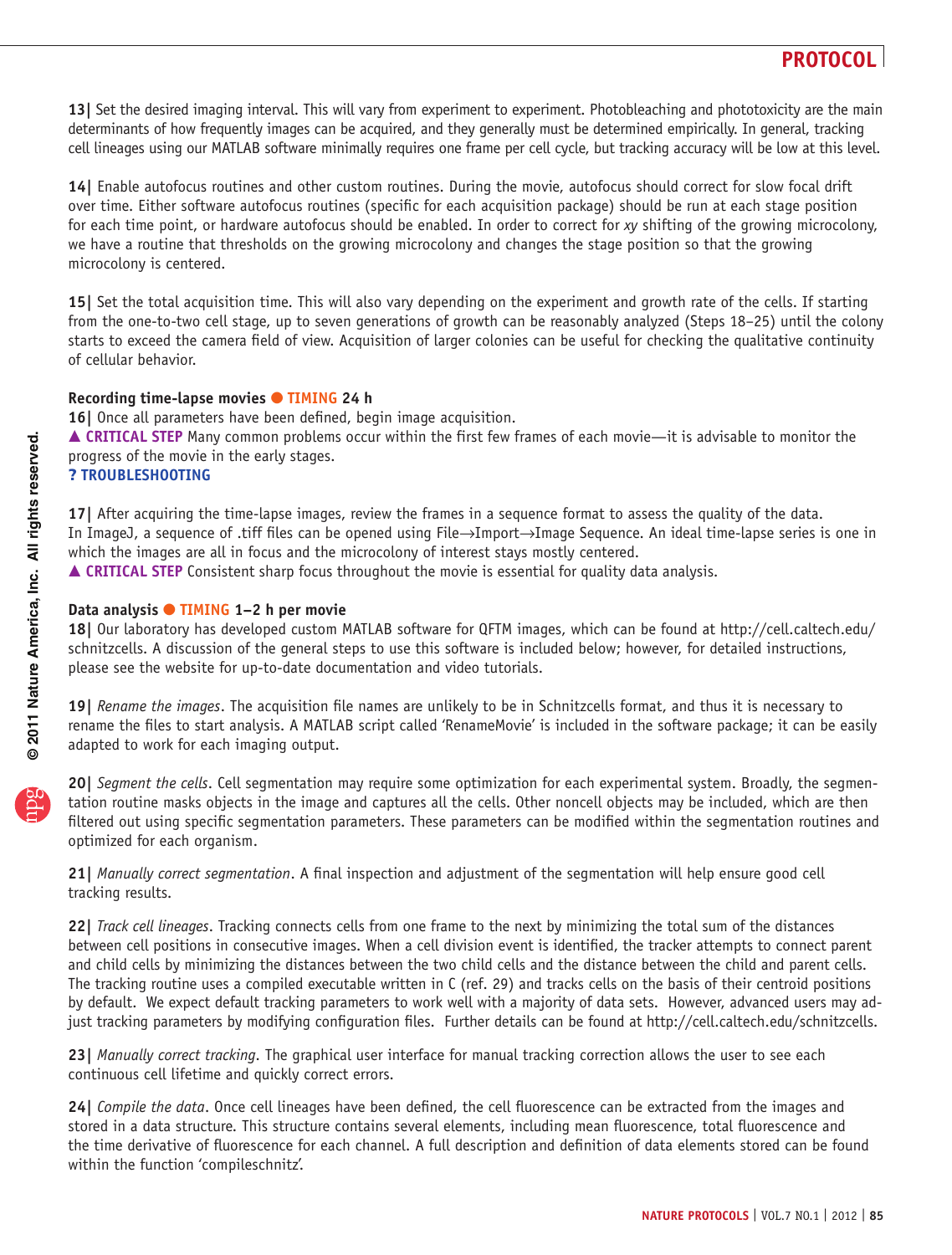**25|** *Analyze the data*. Depending on the system and question of interest, the compiled data can then be used to compare responses in different strains or conditions, or it can be analyzed further with additional MATLAB functions.

### ? **TROUBLESHOOTING**

Troubleshooting advice can be found in **[Table 1](#page-6-0)**.

<span id="page-6-0"></span>

|  |  | TABLE 1   Troubleshooting table. |  |
|--|--|----------------------------------|--|
|--|--|----------------------------------|--|

| <b>Step</b> | Problem                                                                        | Possible reason                                                                                                                      | Solution                                                                                                                                                                                                                                 |
|-------------|--------------------------------------------------------------------------------|--------------------------------------------------------------------------------------------------------------------------------------|------------------------------------------------------------------------------------------------------------------------------------------------------------------------------------------------------------------------------------------|
| 11          | Cells are motile                                                               | Too much liquid on the pad<br>surface before transferring it to<br>the imaging surface                                               | Wait until the pad surface dries completely after<br>seeding pads                                                                                                                                                                        |
|             |                                                                                | Damage to agarose pad                                                                                                                | Avoid marring the agarose surface with the pipette<br>tip when seeding bacteria, or with the scalpel when<br>transferring pads to imaging surface                                                                                        |
| 12          | Cells are not fluorescent                                                      | Reporter not optimal                                                                                                                 | If necessary, optimize the reporter ribosome-binding site<br>or codon usage. Check a constitutive promoter if you are<br>working with a new fluorescent protein for the first time                                                       |
|             |                                                                                | Low-expressing reporter                                                                                                              | If possible, use an alternative reporter or increase the<br>reporter copy number by using a plasmid-based system<br>or by using reporter repeats separated by ribosome-<br>binding sites                                                 |
| 16          | Cells do not grow, even<br>outside of the acquisition<br>area (field of view)  | Old medium                                                                                                                           | Remake cell medium components from fresh stocks                                                                                                                                                                                          |
|             |                                                                                | Cell density may have a role in<br>normal growth of some bacteria                                                                    | Vary the pad cell densities and check if growth improves                                                                                                                                                                                 |
|             |                                                                                | Antibiotic concentration is too high                                                                                                 | Unless necessary, we often omit antibiotics in the pad<br>entirely. When this is unavoidable, a decrease in<br>antibiotic concentration may be prudent, especially with<br>minimal defined medium                                        |
|             | Cells grow healthily outside<br>the field of view but grow<br>poorly inside it | Phototoxicity                                                                                                                        | Reduce the frame frequency or reduce the amount of<br>excitation light                                                                                                                                                                   |
|             | The microcolony shifts very<br>quickly during the course of<br>the movie       | Agarose pad evaporation                                                                                                              | Ensure that the imaging sample is sealed with either<br>sealing grease or Parafilm                                                                                                                                                       |
|             | The microcolony shifts<br>gradually during the course<br>of the movie          | Slight agarose pad size changes                                                                                                      | Some amount of microcolony shift is expected, and it can<br>be minimized by using larger agarose pads and imaging<br>closer to the center of the agarose. A microcolony anti-<br>shifting routine can also be enabled during acquisition |
|             | The movie loses focus                                                          | Within the first few frames,<br>initial focus drift may exceed the<br>autofocus range                                                | Before starting acquisition, ensure that focus drift is<br>minimized. If this does not fix the problem, increase the<br>autofocus range                                                                                                  |
|             |                                                                                | If focus is poor throughout the<br>movie, the phase (bright-field)<br>image may be blurry, causing the<br>software autofocus to fail | Ensure a smooth agarose surface for imaging and avoid<br>cells near the edge of the pad where the phase image is<br>not ideal                                                                                                            |
|             |                                                                                | Insufficient immersion oil on the<br>underside of imaging dish                                                                       | Spread enough oil evenly among the pads being imaged                                                                                                                                                                                     |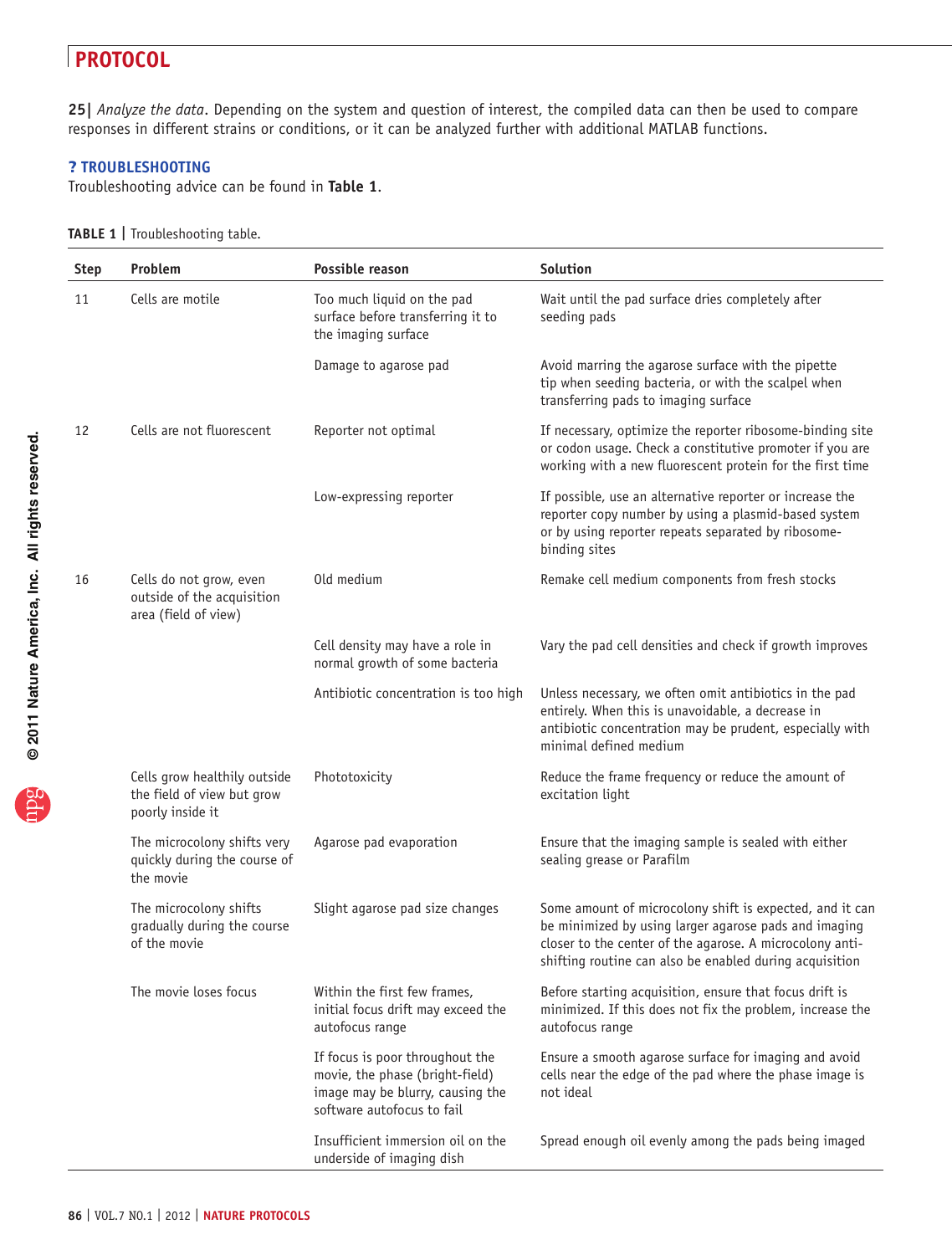<span id="page-7-10"></span>**Figure 3 |** Analysis of time-lapse movie reveals single-cell dynamics of a *B. subtilis* stress response. (**a**) Time-lapse mosaic shows the relative fluorescence in both a housekeeping reporter (red) and a stress response reporter (green) in single cells. Time points in minutes are labeled on each frame. A stress is applied at 80 min, activating the response reporter and giving rise to additional green signal, seen in subsequent time points. These images are included as sample data with the Schnitzcells



analysis package. (**b**) Plot generated using Schnitzcells showing the quantification of the stress response (green) and housekeeper (red) reporter. Bold green and black lines emphasize one cell lineage. A division event (shown as a sudden drop in cell length) around 90 min shows cell division continues through the stress response. Additional user-analysis using Schnitzcell output can quantify the timescale, variation and heritability of the response (not shown). AU, arbitrary units.

#### ● **TIMING**

Steps 1 and 2, Growth of bacteria or microorganism: 0.5 d (depends on microorganism) Step 3, Preparation of agarose pads: 1 h Steps 4–9, Preparation of imaging sample: 1 h Steps 10–15, Time-lapse setup: 30–60 min (depends on number of pads/positions) Steps 16 and 17, Recording time-lapse movies: 24 h (depends on experiment) Steps 18–25, Data analysis: 1–2 h per movie (for working through segmentation and tracking on a movie with good focus and sufficient acquisition frequency)

#### **ANTICIPATED RESULTS**

Using the above protocol, fluorescent time-lapse images of growing bacterial microcolonies can be readily acquired (**[Fig. 3a](#page-7-10)**). The use of our laboratory's custom MATLAB software extracts quantitative information from these fluorescent images and allows immediate comparison and plotting of fluorescent channel data, such as that presented in **[Figure 3b](#page-7-10)**. If the end user is interested in simple comparisons between strains or conditions, the included scripts may be all that is necessary. More generally, with some additional programming, the data can be further analyzed for specific quantitative questions.

*Note: Supplementary information is available via the HTML version of this article.*

**Acknowledgments** We thank J. Park and additional Elowitz Lab members (former and present) for helpful comments regarding the manuscript. This research was supported by US National Institutes of Health grant R01GM07977, the National Science Foundation CAREER Award 0644463 and the Packard Foundation.

**AUTHOR CONTRIBUTIONS** J.W.Y., J.C.W.L. and M.B.E. wrote and developed the protocol. A.A. helped with developing a website and modifying the Schnitzcells software package for public release. N.R., P.S.S. and M.B.E. were major original developers of Schnitzcells, and T.B. and E.M. optimized the tracking algorithm.

**COMPETING FINANCIAL INTERESTS** The authors declare no competing financial interests.

Published online at http://www.natureprotocols.com/. Reprints and permissions information is available online at http://www.nature. com/reprints/index.html.

- <span id="page-7-0"></span>1. Elowitz, M.B., Levine, A.J., Siggia, E.D. & Swain, P.S. Stochastic gene expression in a single cell. *Science* **297**, 1183–1186 (2002).
- <span id="page-7-1"></span>2. Balaban, N.Q., Merrin, J., Chait, R., Kowalik, L. & Leibler, S. Bacterial persistence as a phenotypic switch. *Science* **305**, 1622–1625 (2004).
- 3. Ratcliff, W.C. & Denison, R.F. Individual-level bet hedging in the bacterium *Sinorhizobium meliloti*. *Curr. Biol.* **20**, 1740–1744 (2010).
- <span id="page-7-2"></span>4. Thattai, M. & van Oudenaarden, A. Stochastic gene expression in fluctuating environments. *Genetics* **167**, 523–530 (2004).
- 5. Kussell, E. & Leibler, S. Phenotypic diversity, population growth, and information in fluctuating environments. *Science* **309**, 2075–2078 (2005).
- <span id="page-7-9"></span><span id="page-7-8"></span>6. Veening, J.W. *et al.* Bet-hedging and epigenetic inheritance in bacterial cell development. *Proc. Natl. Acad. Sci. USA* **105**, 4393–4398 (2008).
- <span id="page-7-3"></span>7. Ferrell, J.E. Jr. & Machleder, E.M. The biochemical basis of an all-or-none cell fate switch in *Xenopus oocytes*. *Science* **280**, 895–898 (1998).
- 8. Skotheim, J.M., Di Talia, S., Siggia, E.D. & Cross, F.R. Positive feedback of G1 cyclins ensures coherent cell cycle entry. *Nature* **454**, 291–296 (2008).
- <span id="page-7-4"></span>9. Shimomura, O., Johnson, F.H. & Saiga, Y. Extraction, purification and properties of aequorin, a bioluminescent protein from the luminous hydromedusan, *Aequorea*. *J. Cell Comp. Physiol.* **59**, 223–239 (1962).
- 10. Chalfie, M., Tu, Y., Euskirchen, G., Ward, W.W. & Prasher, D.C. Green fluorescent protein as a marker for gene expression. *Science* **263**, 802–805 (1994).
- <span id="page-7-5"></span>11. Rizzo, M.A., Springer, G.H., Granada, B. & Piston, D.W. An improved cyan fluorescent protein variant useful for FRET. *Nat. Biotechnol.* **22**, 445–449 (2004).
- 12. Shaner, N.C. *et al.* Improved monomeric red, orange and yellow fluorescent proteins derived from *Discosoma* sp. red fluorescent protein. *Nat. Biotechnol.* **22**, 1567–1572 (2004).
- 13. Griesbeck, O., Baird, G.S., Campbell, R.E., Zacharias, D.A. & Tsien, R.Y. Reducing the environmental sensitivity of yellow fluorescent protein. Mechanism and applications. *J. Biol. Chem.* **276**, 29188–29194 (2001).
- <span id="page-7-6"></span>14. Rosenfeld, N., Young, J.W., Alon, U., Swain, P.S. & Elowitz, M.B. Gene regulation at the single-cell level. *Science* **307**, 1962–1965 (2005).
- <span id="page-7-7"></span>15. Dunlop, M.J., Cox, R.S. III, Levine, J.H., Murray, R.M. & Elowitz, M.B. Regulatory activity revealed by dynamic correlations in gene expression noise. *Nat. Genet.* **40**, 1493–1498 (2008).